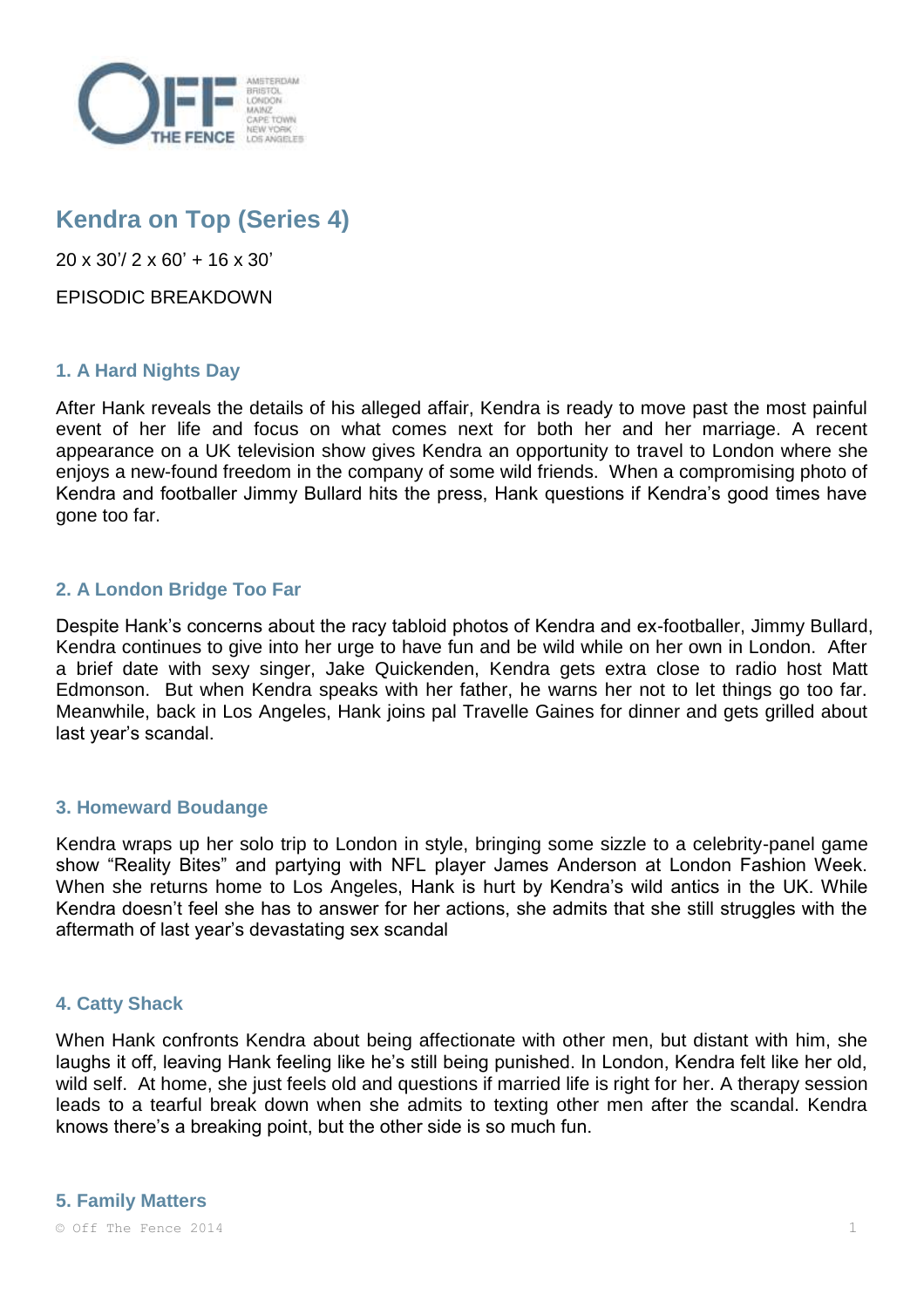Kendra always dreamed of a perfect marriage, but now she's questioning if married life is still worth it. A visit from Hank's parents stirs up emotions. Kendra tells Hank she doesn't want to go back to their old relationship and that she wants them to have fun again. At Jessica's baby shower, Kendra admits she's jealous of how close her best friend's family is. Jessica presents Kendra with a special gift and encourages her to call her estranged mother.

#### **6. Assistant Living**

Kendra enlists the help of her old assistant and friend Eddie when she decides to compete in a celebrity cooking show in NYC. While she's happy to get some work, she didn't expect to be away from home on her 30th birthday. Hank asks for reassurance that this trip won't be a repeat of her wild London adventure. Kendra confides to Eddie that she and Hank need to move forward in order for their marriage to last. If they start moving backwards, the marriage is over.

#### **7. Travails With My Aunt**

While in NYC for a celebrity cooking show, Kendra tells her friend Eddie that she has a kissing phobia. Back in LA, Hank plans a special birthday gift to make up for the scandal ruining Kendra's birthday last year. Kendra meets her long-lost Aunt Kristen, and gets heated about her fall out with her mother. Kristen encourages Kendra to salvage the relationship before it's too late. Later that night, Kendra parties with Eddie at a gay bar for his birthday and poses for some sexy photos.

#### **8. Thirty Is the New Kendra**

Hank calls Kendra, upset when he learns that she was out partying all night in New York. Kendra fears Hank's jealousy might push her over the edge. Putting Hank's suspicions aside, Kendra dives into her work as a celebrity chef in a TV cooking show. Hank apologizes for overreacting and pulls off some big surprises for Kendra's 30th birthday. After returning home, Kendra is shocked by Holly Madison's scandalous tell-all book that trashes her, Hef and their time at the Playboy Mansion.

# **9. Payback Is a Holly**

When Holly Madison's scandalous tell-all book is released, Kendra is shocked by her former housemate's recollections of their days at the Playboy Mansion and angered by the public trashing and false accusations. Kendra shares her thoughts on Holly's book with Jessica and feels compelled to confront the author at a local book signing. Kendra thinks she and Hugh Hefner are being used by his former "number 1 girlfriend," and Kendra's not going to let her get away with it.

#### **10. Close Encounters of a Hank Kind**

In the wake of Holly Madison's book release, Kendra reaches out to her ex, Hugh Hefner for support. Kendra admits to her father that Hank's sex scandal makes it difficult for her to be affectionate with her husband. During couples therapy, Kendra confesses to Hank that she lied about texting old boyfriends. Texting other men gave her confidence after the scandal. Desperate for intimacy, Kendra wants to be more loving but she doesn't know how. Will she be able to let her guard down?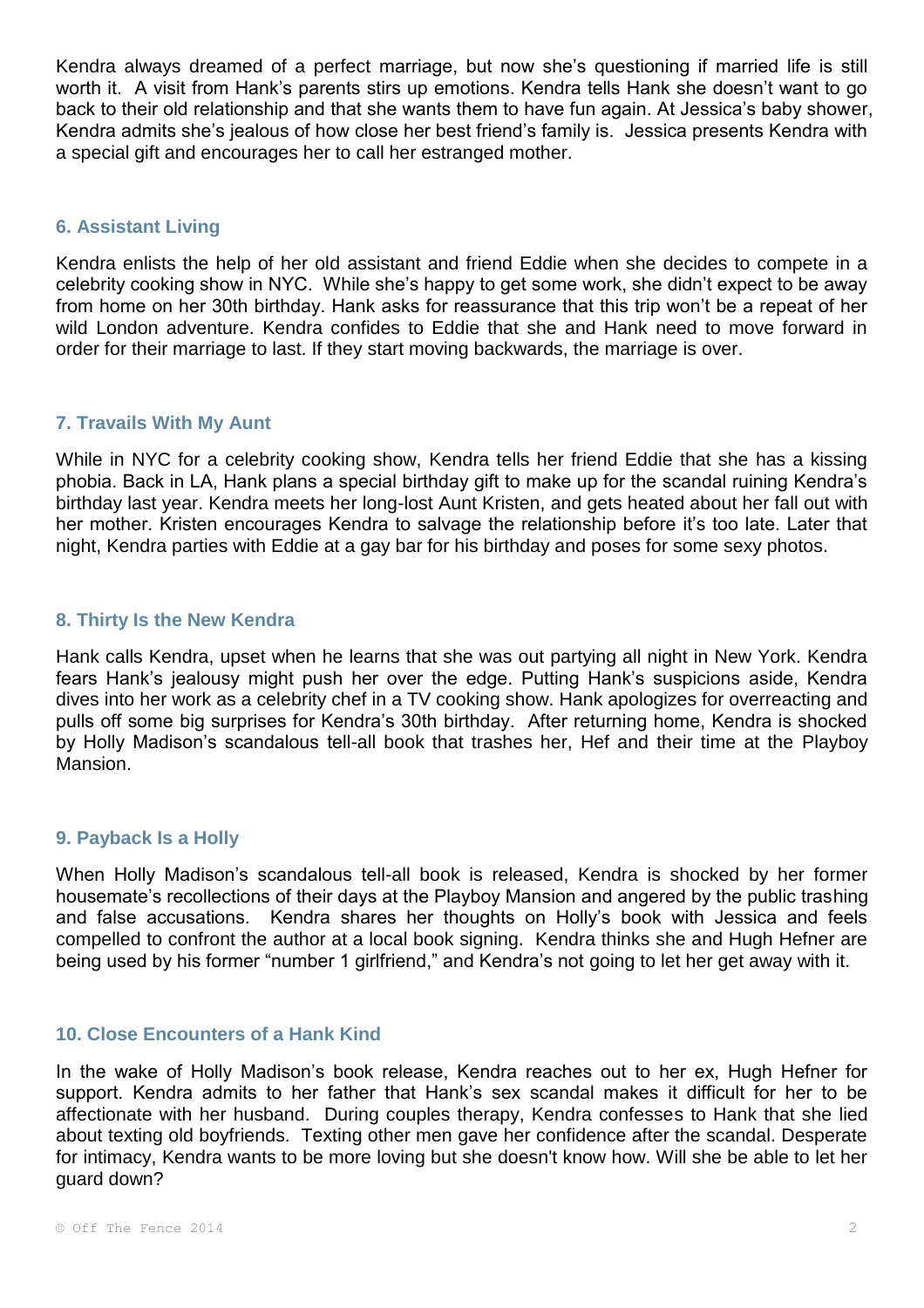#### **11. The Sexorcist**

Kendra confides to Jessica that she wants to fall in love with love again. It's easy to give sex, but hard to give love. Hank and Kendra seek the help of sex therapist, Dr. Ava Cadell, who visits the pair and gives them some love energy exercises that prove challenging for the competitive couple. Feeling overwhelmed, Kendra threatens to walk out. Can she heal herself so she can connect with Hank?

#### **12. Dots Amore**

After meeting with sex therapist, Dr. Ava Cadell, Kendra and Hank decide to take part in an intimacy retreat to strengthen their troubled marriage. Worried that this retreat could be their last resort, the couple participates in intimacy exercises, couple's yoga, and a romantic dinner complete with blindfolds and sensual foods. But when Hank questions if Kendra is taking it seriously, their dinner takes a turn for the worse and Kendra walks out. Could their marriage really be coming to an end?

#### **13. Tantric or Treat**

After their successful intimacy retreat, Kendra and Hank invite their close friends Jessica and Kyle over for dinner to share what they've learned. Eager to impress, Kendra takes over the kitchen and practices some of the skills she learned on Worst Cooks in America to make a fabulous home cooked meal. She and Hank also share some fun intimacy games with Jessica and Kyle who are still getting used to being new parents and are ready for a little fun. Can they practice what they preach?

#### **14. Breast Intentions**

Kendra and Jessica get colonics before the Playboy Midsummer Night's Dream party. Kendra reveals that she had her mom axed from the invite list since the two of them are not talking. Kendra's dad, Eric, surprises the family with his new fiancé, Amy. Kendra wants to be happy for her dad, but feels territorial and suspicious of Amy's motives after she admits to following Kendra's career for years. Things get worse when Amy misbehaves at the Mansion party and Eric calls Hank and Kendra for help.

#### **15. A Midsummer Nights Mare**

After a wild night at the Playboy Mansion, Kendra questions what her dad is thinking by getting engaged to his fiancé, Amy. Kendra tells Jessica that Amy was pushy and acting like a huge groupie at the party. She wonders if Amy is in the relationship for the wrong reasons. Hank advises Kendra to let her dad know how she feels. When Amy calls to apologize, Kendra is willing to give her another chance. She wants to like the woman her father is marrying and hopes that he's not getting used.

#### **16. Kendras Time Out**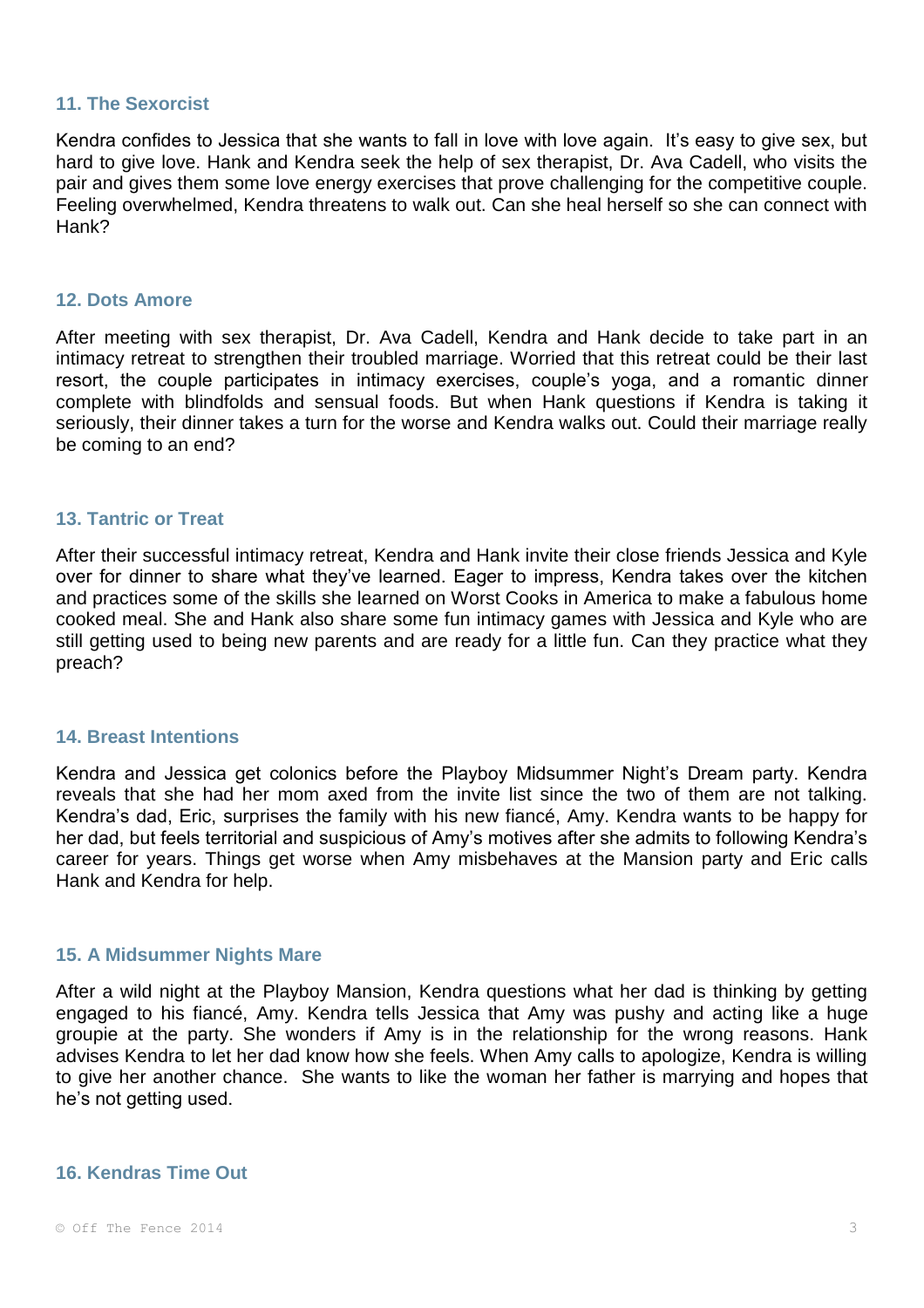Kendra's wild night out with her friends comes with a curfew that she promises to keep. Kendra, Jessica, Adrienne, and Jojo flirt and pick up hot young guys for dinner, drinks, dancing and sexy fun. But the clock is ticking…and Hank finally breaks

#### **17. Hankless in Seattle**

Kendra's late-night partying finally pushes Hank over the edge and he gives Kendra an ultimatum. Hank leaves for Seattle and ignores Kendra's attempts to contact him. After her father, Eric, encourages her to go see Hank face-to-face, she flies to Seattle, unsure what to expect. This time, Kendra's in the hot seat, and it's her turn to decide what she wants for her future.

#### **18. Last Rites and Wrongs**

When Kendra's trip to Seattle doesn't go as planned, she returns home uncertain about her future with Hank. Kendra heads to San Diego with Jessica for her father's tail-gate wedding at a San Diego Chargers game. When she arrives, the Wilkinson party gene goes into full effect as she celebrates with her family, both new and old. As the ceremony inches closer, Hank, the best man, is still nowhere to be found. Has Kendra's marriage passed the point of no return?

**1. A Hard Nights Day Part 1**

**2. A Hard Nights Day Part 2**

**3. A London Bridge Too Far**

**4. Homeward Boudange**

**5. Catty Shack**

**6. Family Matters**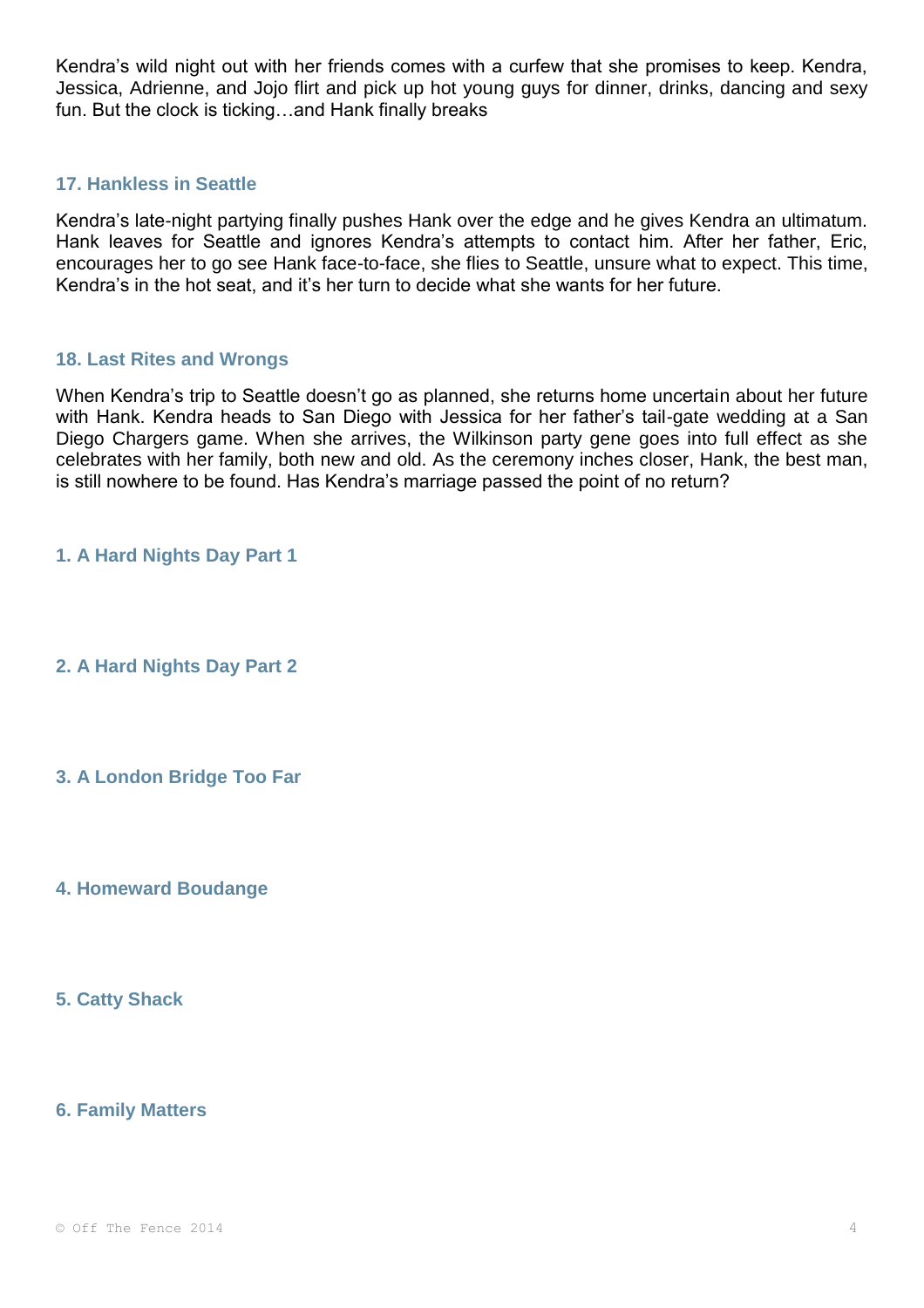**7. Assistant Living**

**8. Travails With My Aunt**

**9. Thirty Is the New Kendra**

**10. Payback Is a Holly**

**11. Close Encounters of a Hank Kind**

**12. The Sexorcist**

**13. Dots Amore**

**14. Tantric or Treat**

**15. Breast Intentions**

**16. A Midsummer Nights Mare**

# **17. Kendras Time Out**

 $\degree$  Off The Fence 2014  $\degree$